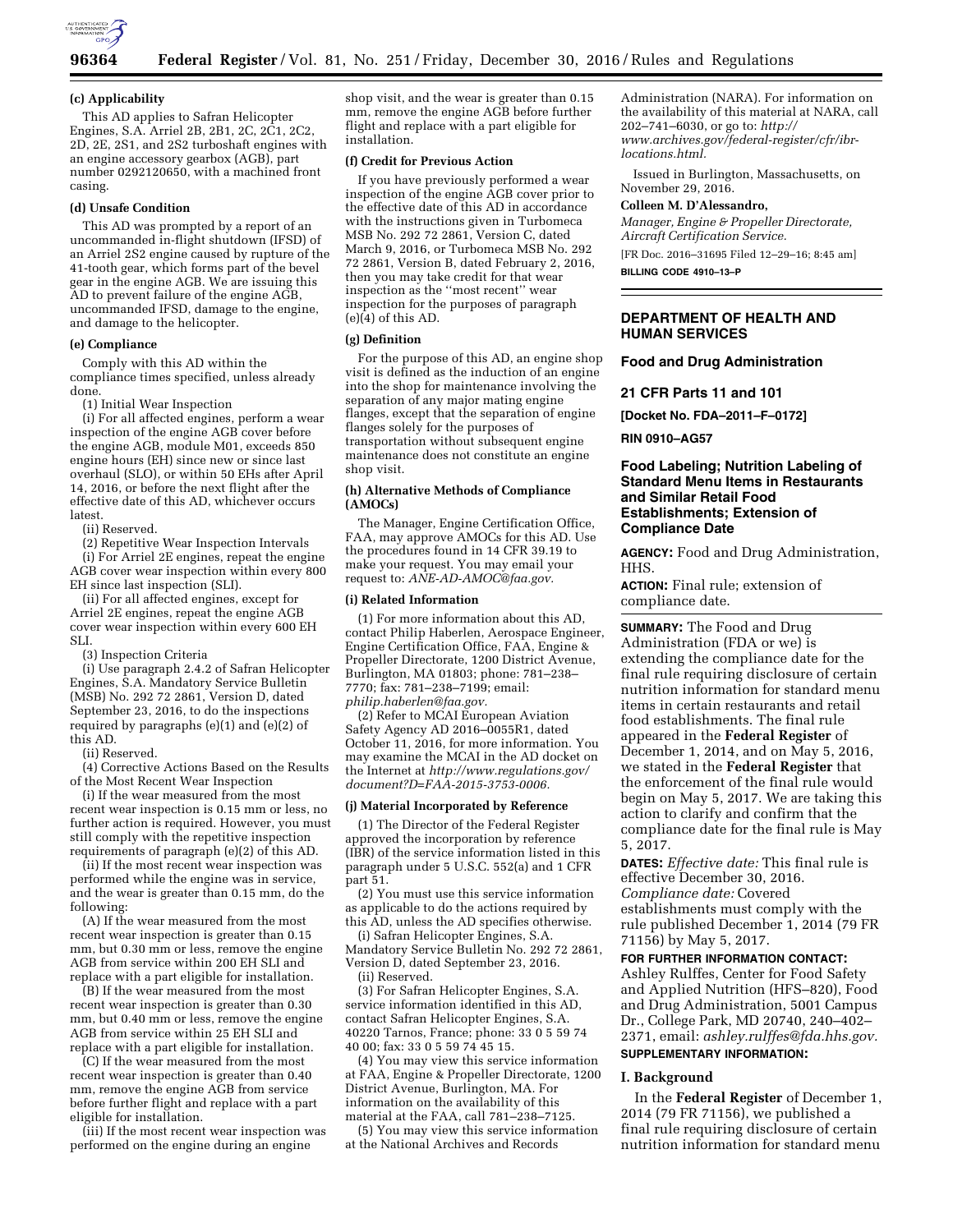items in certain restaurants and retail food establishments. The final rule, which is now codified at § 101.11 (21 CFR 101.11), implements provisions of section 403(q)(5)(H) of the Federal Food, Drug, and Cosmetic Act (21 U.S.C.  $343(q)(5)(H)$  and:

• Defines terms, including terms that describe criteria for determining whether an establishment is subject to the rule;

• establishes which foods are subject to the nutrition labeling requirements and which foods are not subject to these requirements;

• requires that calories for standard menu items be declared on menus and menu boards that list such foods for sale;

• requires that calories for standard menu items that are self-service or on display be declared on signs adjacent to such foods;

• requires that written nutrition information for standard menu items be available to consumers who ask to see it;

• requires, on menus and menu boards, a succinct statement concerning suggested daily caloric intake (succinct statement), designed to help the public understand the significance of the calorie declarations;

• requires, on menus and menu boards, a statement regarding the availability of the written nutrition information (statement of availability);

• establishes requirements for determination of nutrient content of standard menu items;

• establishes requirements for substantiation of nutrient content determined for standard menu items, including requirements for records that a covered establishment must make available to FDA within a reasonable period of time upon request; and

• establishes terms and conditions under which restaurants and similar retail food establishments not otherwise subject to the rule could elect to be subject to the requirements by registering with FDA.

In the preamble to the final rule (79 FR 71156 at 71239 through 71241), we stated that the rule would be effective on December 1, 2015, and also provided a compliance date of December 1, 2015, for covered establishments. The final rule (at § 101.11(a)) defines ''covered establishment'' as a restaurant or similar retail food establishment that is a part of a chain with 20 or more locations doing business under the same name (regardless of the type of ownership, *e.g.,* individual franchises) and offering for sale substantially the same menu items, as well as a restaurant or similar retail food establishment that is

voluntarily registered to be covered under § 101.11(d).

# **II. Extending the Compliance Date**

In the **Federal Register** of July 10, 2015 (80 FR 39675), in response to requests from affected entities, we announced our decision to extend the compliance date for the final rule to December 1, 2016. The final rule requirements are intended to ensure that consumers are provided accurate, clear, and consistent nutrition information for foods sold in covered establishments in a direct and accessible manner to enable consumers to make informed and healthful dietary choices. We stated in that extension that allowing adequate time for covered establishments to fully implement the final rule's requirements, as described in the requests, would help accomplish the primary objective of the final rule and is in the public interest.

On December 18, 2015, the President signed the Consolidated Appropriations Act, 2016 (Pub. L. 114–113). Section 747 of the Consolidated Appropriations Act states that none of the funds made available under the Consolidated Appropriations Act may be used to implement, administer, or enforce the final rule entitled ''Food Labeling; Nutrition Labeling of Standard Menu Items in Restaurants and Similar Retail Food Establishments'' until 1 year after the date we publish a Level 1 guidance with respect to nutrition labeling of standard menu items in restaurants and similar retail food establishments.

In the **Federal Register** of May 5, 2016 (81 FR 27067), we announced the availability of the Level 1 guidance document and stated that enforcement of the final rule published December 1, 2014, would commence on May 5, 2017 (81 FR 27067 at 27068). While FDA made clear that we would not begin enforcing menu labeling requirements prior to May 5, 2017, we did not at that time formally make a change to the compliance date through rulemaking.

Therefore, through this final rule, we are clarifying and confirming that the compliance date for the final rule entitled ''Food Labeling; Nutrition Labeling of Standard Menu Items in Restaurants and Similar Retail Food Establishments,'' codified at § 101.11, is May 5, 2017.

## **III. Economic Analysis of Impacts**

We have examined the impacts of the final rule under Executive Order 12866, Executive Order 13563, the Regulatory Flexibility Act (5 U.S.C. 601–612), and the Unfunded Mandates Reform Act of 1995 (Pub. L. 104–4). Executive Orders 12866 and 13563 direct us to assess all costs and benefits of available regulatory

alternatives and, when regulation is necessary, to select regulatory approaches that maximize net benefits (including potential economic, environmental, public health and safety, and other advantages; distributive impacts; and equity). We have developed a comprehensive Economic Analysis of Impacts that assesses the impacts of the final rule. We believe that this final rule is not a significant regulatory action as defined by Executive Order 12866.

The Regulatory Flexibility Act requires Agencies to analyze regulatory options that would minimize any significant impact of a rule on small entities. Because this rule provides more flexibility by further extending the compliance date for the ''Food Labeling: Nutrition Labeling of Standard Menu Items in Restaurants and Similar Retail Food Establishments'' final rule (79 FR 71156) (menu labeling final rule), we certify that the final rule will not have a significant economic impact on a substantial number of small entities.

The Unfunded Mandates Reform Act of 1995 (section 202(a)) requires us to prepare a written statement, which includes an assessment of anticipated costs and benefits, before issuing ''any rule that includes any Federal mandate that may result in the expenditure by State, local, and tribal governments, in the aggregate, or by the private sector, of \$100,000,000 or more (adjusted annually for inflation) in any one year.'' The current threshold after adjustment for inflation is \$146 million, using the most current (2015) Implicit Price Deflator for the Gross Domestic Product. This final rule would not result in an expenditure in any year that meets or exceeds this amount.

This rule extends the compliance date of the menu labeling final rule by approximately 5 months: From December 1, 2016, to May 5, 2017. The estimated costs and benefits accrued in any given year that the menu labeling rule is in effect, relative to the first year of compliance, does not change; however, because the compliance date is being extended by 5 months, the discounted value of both total costs and total benefits decreases. The principal benefit of this final rule will be the reduction in costs associated with extending the compliance date by 5 months. The principal cost of this final rule will be the reduction in benefits associated with extending the compliance date by 5 months. Extending the compliance date of the menu labeling final rule by 5 months reduces the annualized net benefits (discounted at 3 percent) approximately 3 percent, from \$457 million to \$442